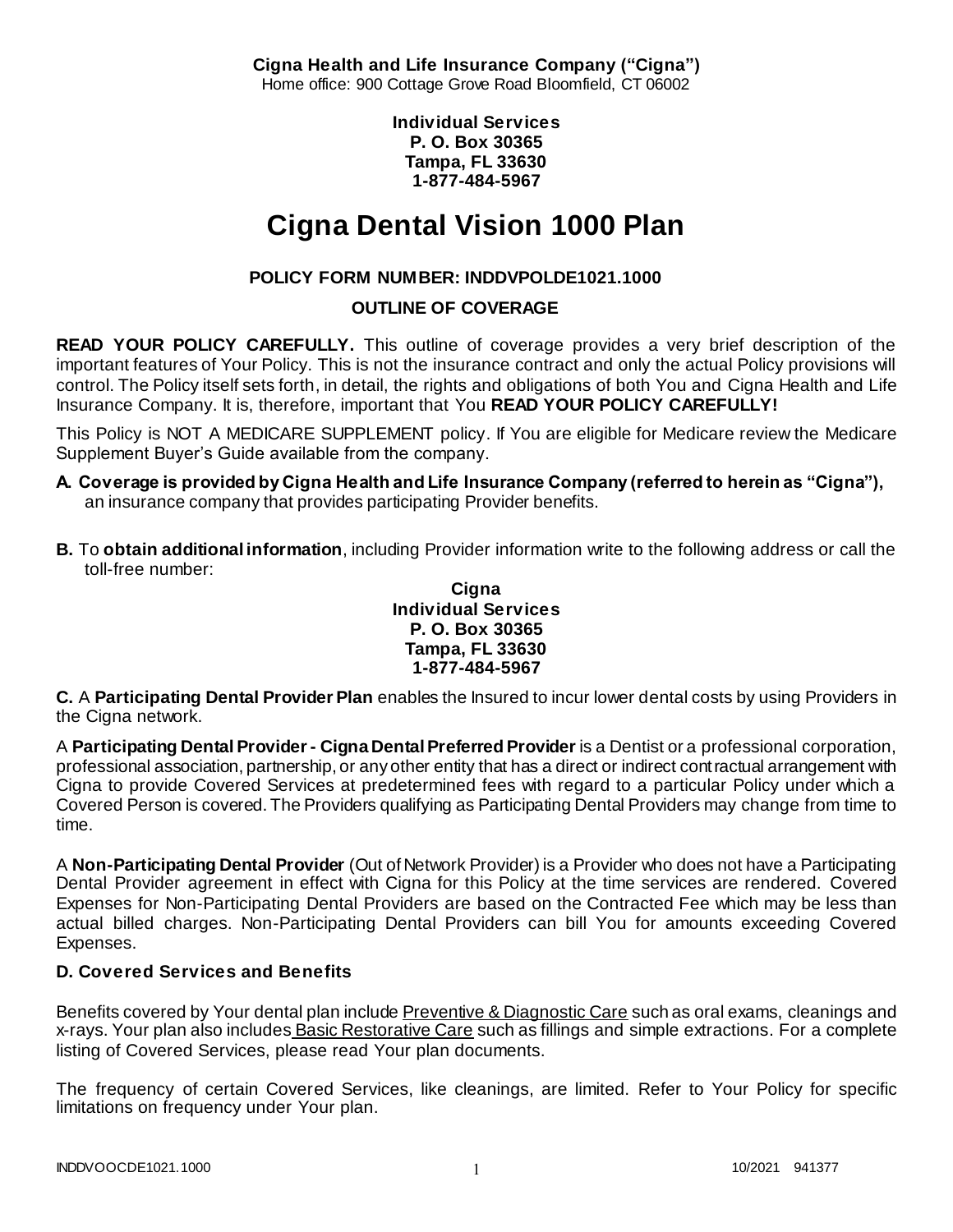### **Benefit Schedule**

The benefits outlined in the table below show the payment percentages for Covered Expenses **AFTER** any applicable Deductibles have been satisfied unless otherwise stated.

# **CIGNA DENTAL AND VISION INSURANCE** *The Schedule*

### **For You and Your Dependents**

#### **The Schedule – Dental Benefits**

If You select a Participating Dental Provider, Your cost will be less than if You select a Non-Participating Dental Provider.

#### **Emergency Services**

The Benefit Percentage payable for Emergency Services charges made by a Non-Participating Dental Provider is the same Benefit Percentage as for Participating Dental Provider Charges. Dental Emergency services are required immediately to either alleviate pain or to treat the sudden onset of an acute dental condition. These are usually minor procedures performed in response to serious symptoms, which temporarily relieve significant pain, but do not effect a definitive cure, and which, if not rendered, will likely result in a more serious dental or medical complication.

#### **Dental Deductibles**

Dental Deductibles are expenses to be paid by You or Your Dependent. Dental Deductibles are in addition to any Coinsurance. Once the Dental Deductible maximum in The Schedule has been reached You and Your family need not satisfy any further dental deductible for the rest of that year.

#### **Participating Dental Provider Payment**

Participating Dental Provider services are paid based on the Contracted Fee agreed upon by the Provider and Cigna.

**Non-Participating Dental Provider Payment** Non-Participating Dental Provider services are paid based on the Contracted Fee.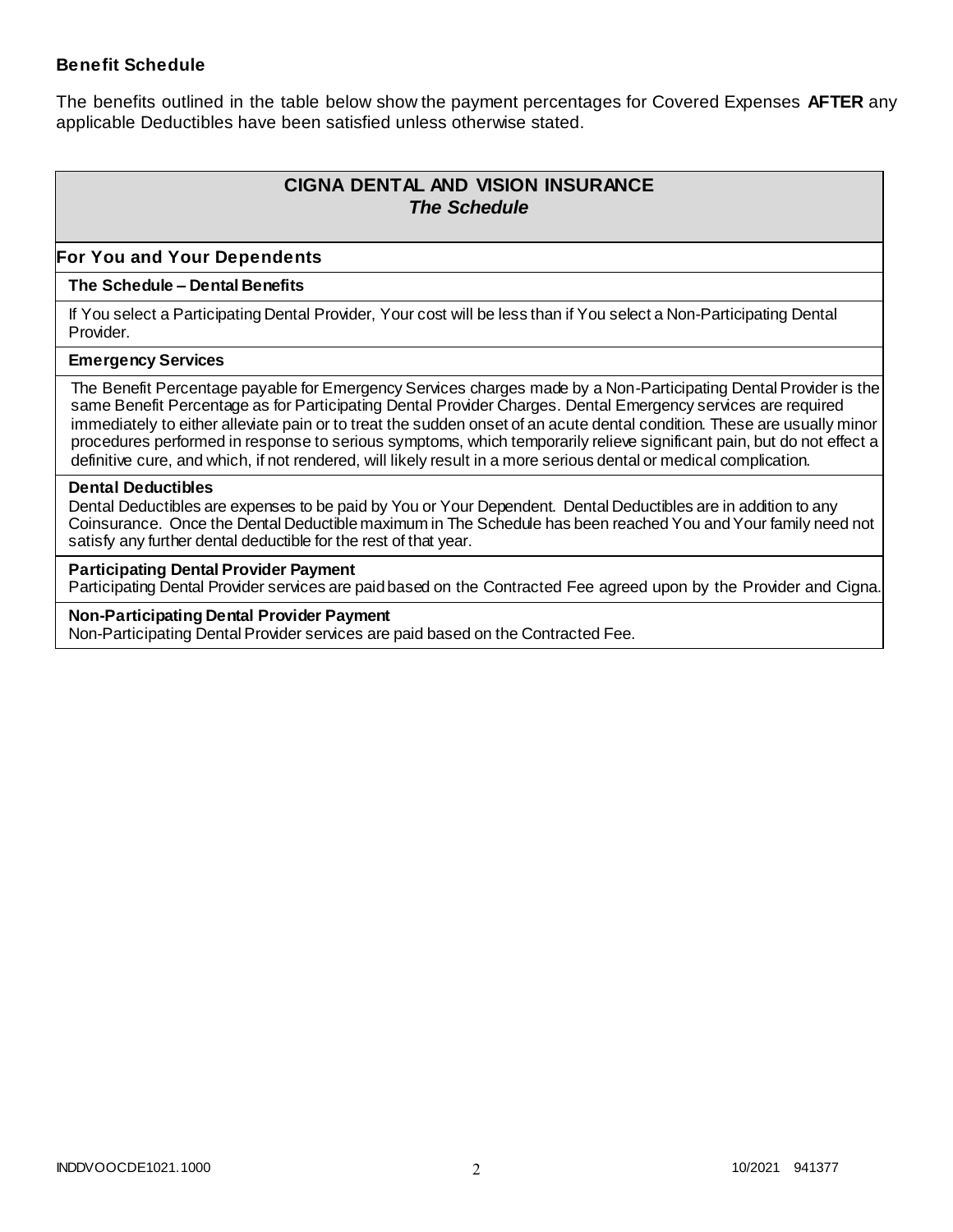| DENTAL BENEFIT HIGHLIGHTS                                                                                                                                     |                                                  |
|---------------------------------------------------------------------------------------------------------------------------------------------------------------|--------------------------------------------------|
| Classes I, II<br><b>Calendar Year Maximum</b>                                                                                                                 | \$1,000 per person                               |
| <b>Calendar Year Dental Deductible</b><br>Individual                                                                                                          | \$50 per person                                  |
|                                                                                                                                                               | Not Applicable to Class I                        |
| <b>Family Maximum</b>                                                                                                                                         | \$150 per family                                 |
|                                                                                                                                                               | Not Applicable to Class I                        |
| <b>Class I</b>                                                                                                                                                | The Percentage of Covered Expenses the Plan Pays |
| Preventive Care<br>Oral Exams<br>Routine Cleanings<br>Routine X-rays<br><b>Fluoride Application</b><br><b>Sealants</b><br>Space Maintainers (non-orthodontic) | 100%                                             |
| <b>Class II</b>                                                                                                                                               | The Percentage of Covered Expenses the Plan Pays |
| <b>Basic Restorative</b><br>Fillings<br>Oral Surgery, Simple Extractions<br>Emergency Care to Relieve Pain<br>Non-Routine X-rays                              | 70% after dental deductible                      |

| The Schedule - Vision Benefits                                                                  |                                                                                         |
|-------------------------------------------------------------------------------------------------|-----------------------------------------------------------------------------------------|
| VISION BENEFIT HIGHLIGHTS                                                                       |                                                                                         |
| Eye Examinations, including refraction                                                          | The plan pays 30% of expenses, not to exceed a \$50 calendar<br>year maximum per person |
| Materials (corrective eyeglasses or contact<br>lenses, including fittings and follow-up visits) | \$100 calendar year maximum per person                                                  |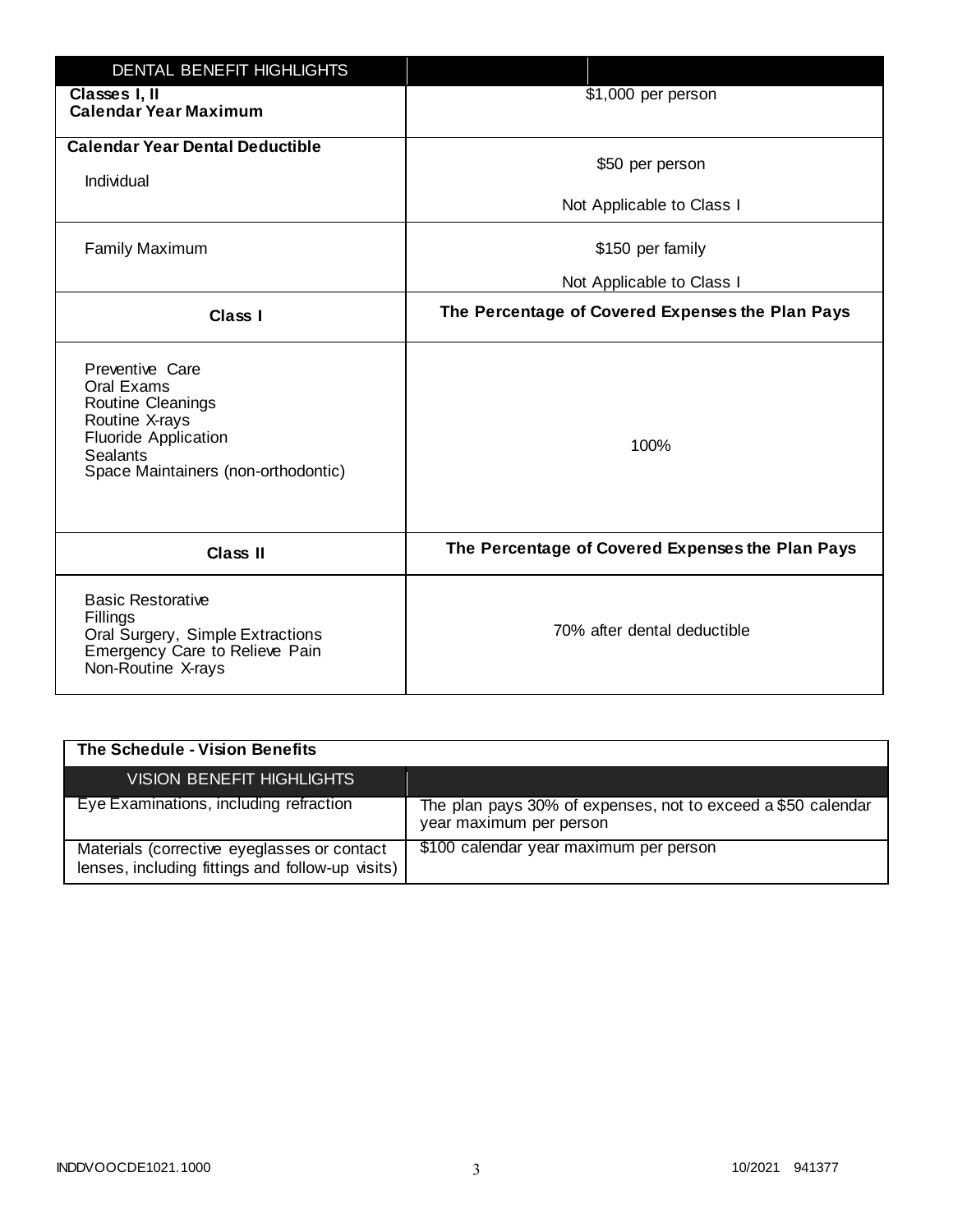# **Waiting Periods**

There is no waiting period for Class I or II dental benefits or for vision benefits.

# **Missing Teeth Limitation**

There is no payment for replacement of teeth that are missing when a person first becomes insured.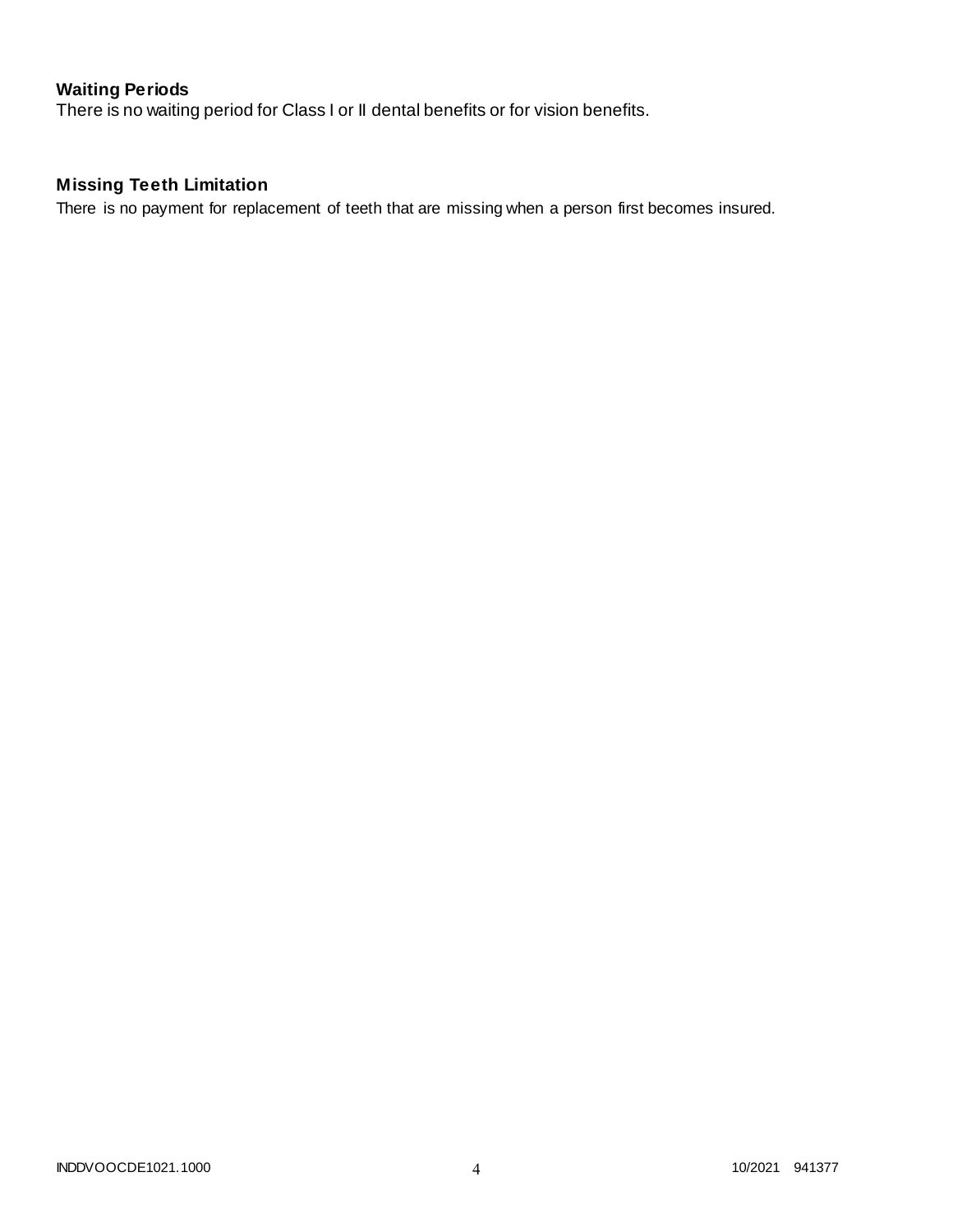## **E. Insured's Financial Responsibility**

The Insured is responsible for paying the monthly or quarterly premium on a timely basis. The Insured is also responsible to pay Providers for charges that are applied to the Deductibles, Coinsurance, and any amounts charged by Non-Participating Dental Providers in excess of the Contracted Fee. In addition, any charges for Medically Necessary and/or Dentally Necessary items that are excluded under the Policy are the responsibility of the Insured.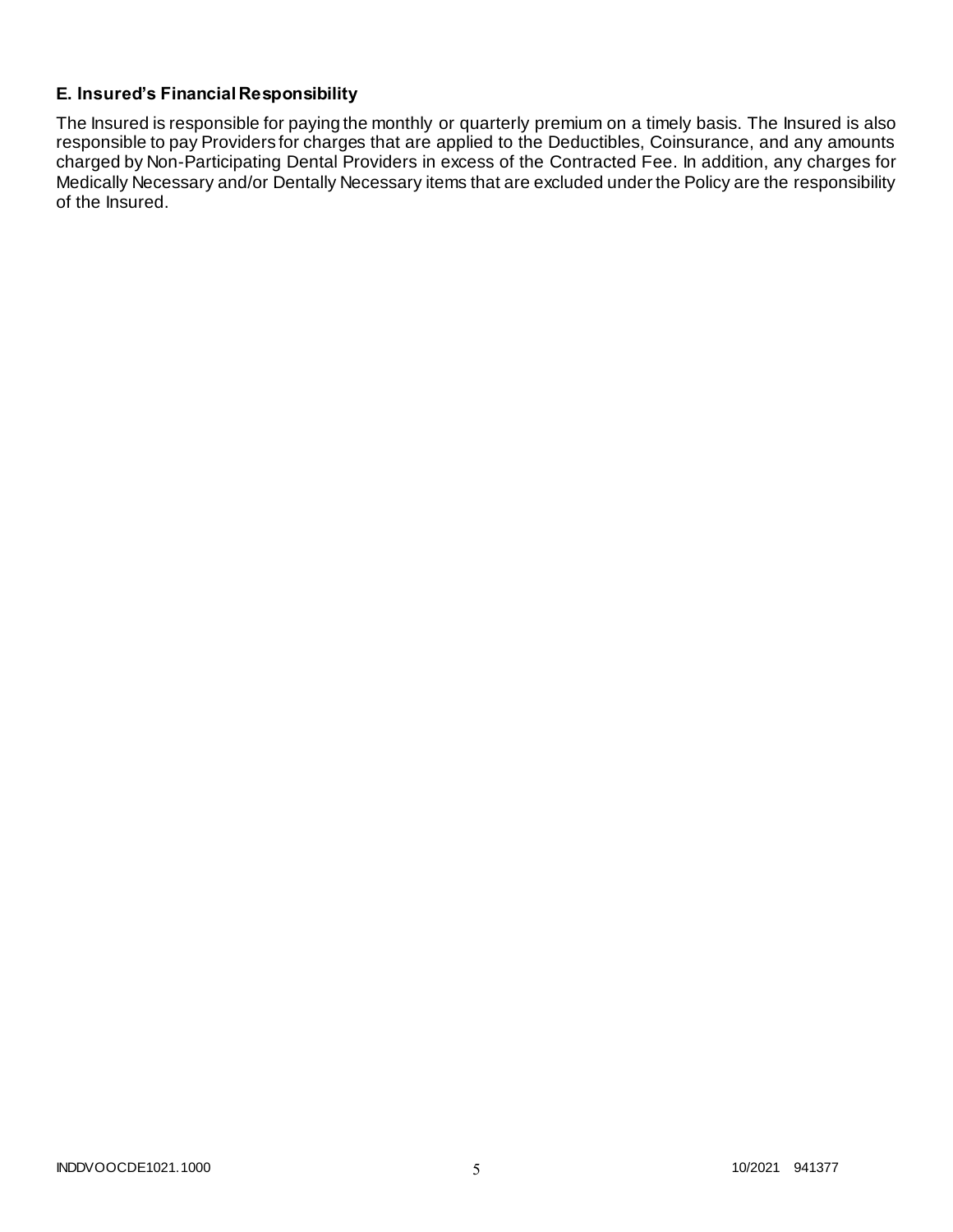# **F. Exclusions and Limitations: What Is Not Covered By This Policy**

# **Expenses Not Covered**

Covered Expenses will not include, and no payment will be made for:

- procedures which are not included in the list of Covered Dental Services or Covered Vision Services;
- cone beam imaging;
- instruction for plaque control, oral hygiene and diet;
- core build-ups;
- veneers;
- precious or semi-precious metals for crowns, bridges and abutments;
- restoration of teeth which have been damaged by erosion, attrition or abrasion;
- bite registrations; precision or semi-precision attachments; or splinting;
- implants or implant related services;
- orthodontic treatment, except for the treatment of cleft lip and cleft palate;
- general anesthesia or intravenous sedation, when used for the purposes of anxiety control or patient management is not covered; may be considered only when medically or dentally necessary and when in conjunction with covered complex oral surgery;
- athletic mouth guards;
- services performed solely for cosmetic reasons;
- personalization or decoration of any dental device or dental work;
- replacement of an appliance per benefit quidelines;
- services that are deemed to be medical in nature;
- services and supplies received from a hospital;
- prescription drugs;
- plano lenses;
- VDT (video display terminal)/computer eyeglass benefit;
- medical or surgical treatment of the eyes;
- any type of corrective vision surgery, including LASIK surgery, radial ketatonomy (RK), automated lamellar keratoplasty (ALK), or conductive keratoplasty (CK);
- Orthoptic or vision training and any associated supplemental testing;
- any eye examination, or any corrective eyewear, required by an employer as a condition of employment;
- safety eyewear;
- sub-normal vision aids or non-prescription lenses; or
- Magnification or low vision aids not shown as covered in the Schedule of Vision Coverage.

# **General Limitations**

No payment will be made for expenses incurred for You or any one of Your Dependents:

- For services not specifically listed as Covered Services in this Policy;
- For services or supplies that are not Medically Necessary;
- For services received before the Effective Date of coverage;
- For services received after coverage under this Policy ends;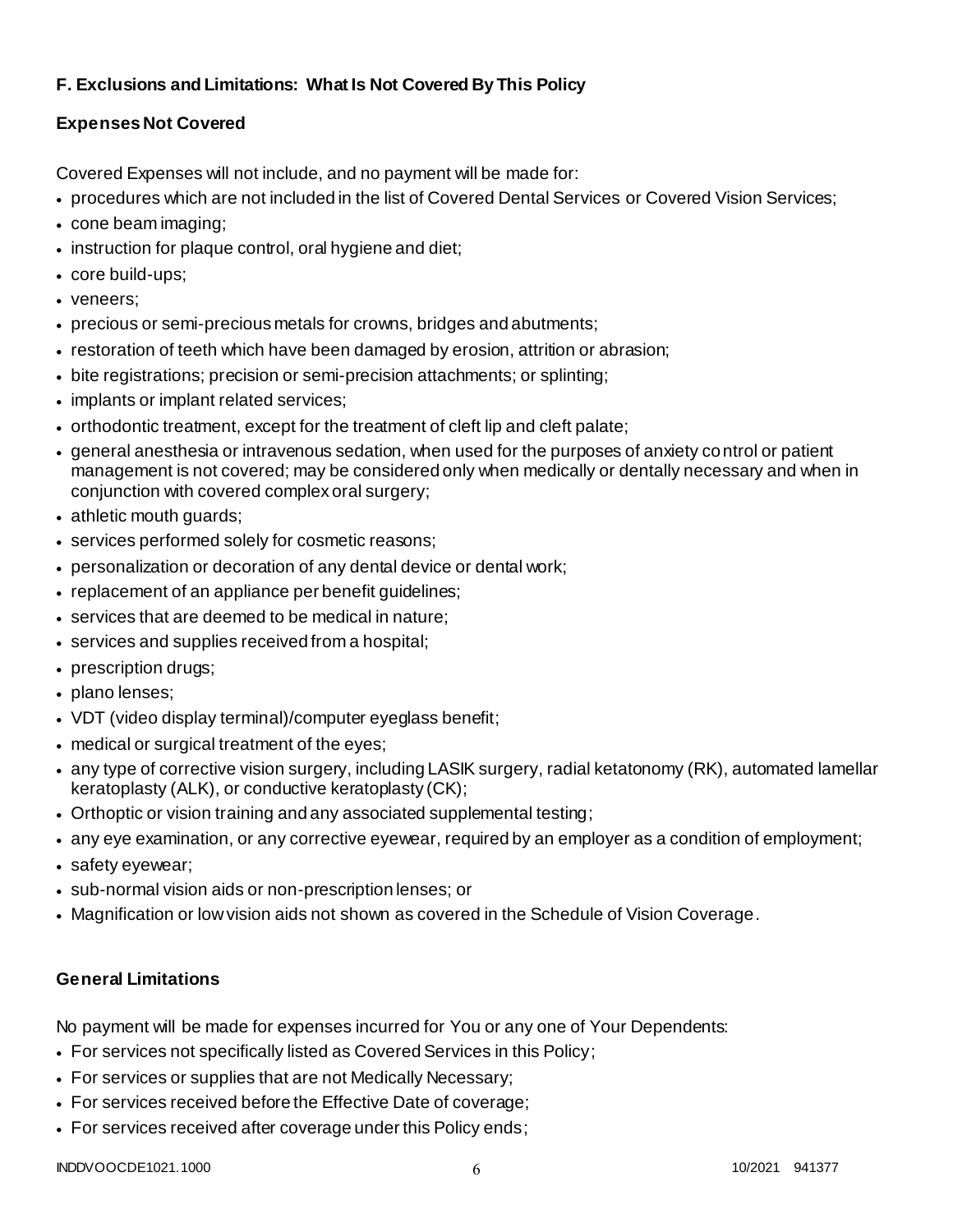- For services for which You have no legal obligation to pay or for which no charge would be made if You did not have insurance coverage;
- For Professional services or supplies received or purchased directly or on Your behalf by anyone, including a Provider, from any of the following:
	- **Yourself or Your employer;**
	- **a** person who lives in the Covered Person's home, or that person's employer;
	- a person who is related to the Covered Person by blood, marriage or adoption, or that person's employer.
- for or in connection with an Injury arising out of, or in the course of, any employment for wage or profit;
- for or in connection with a Sickness which is covered under any workers' compensation or similar law;
- for charges made by a Hospital owned or operated by or which provides care or performs services for, the United States Government, if such charges are directly related to a condition which occurred while serving in the military or an associated auxiliary unit;
- services or supplies received due to an act of war, declared or undeclared while serving in the military or an associated auxiliary unit;
- to the extent that payment is unlawful where the person resides when the expenses are incurred;
- for charges which the person is not legally required to pay;
- for charges which would not have been made if the person had no insurance;
- to the extent that billed charges exceed the rate of reimbursement as described in the Schedule;
- for charges for unnecessary care, treatment or surgery;
- to the extent that You or any of Your Dependents is in any way paid or entitled to payment for those expenses by or through a public program, other than Medicaid;
- for or in connection with experimental procedures or treatment methods not approved by the American Dental Association or the appropriate dental specialty society;
- Procedures that are a covered expense under any other plan which provides dental or vision benefits;
- To the extent that benefits are paid or payable for those expenses under the mandatory part of any auto insurance policy written to comply with a "no-fault" insurance law or an uninsured motorist insurance law. Cigna will take into account any adjustment option chosen under such part by You or any one of Your Dependents.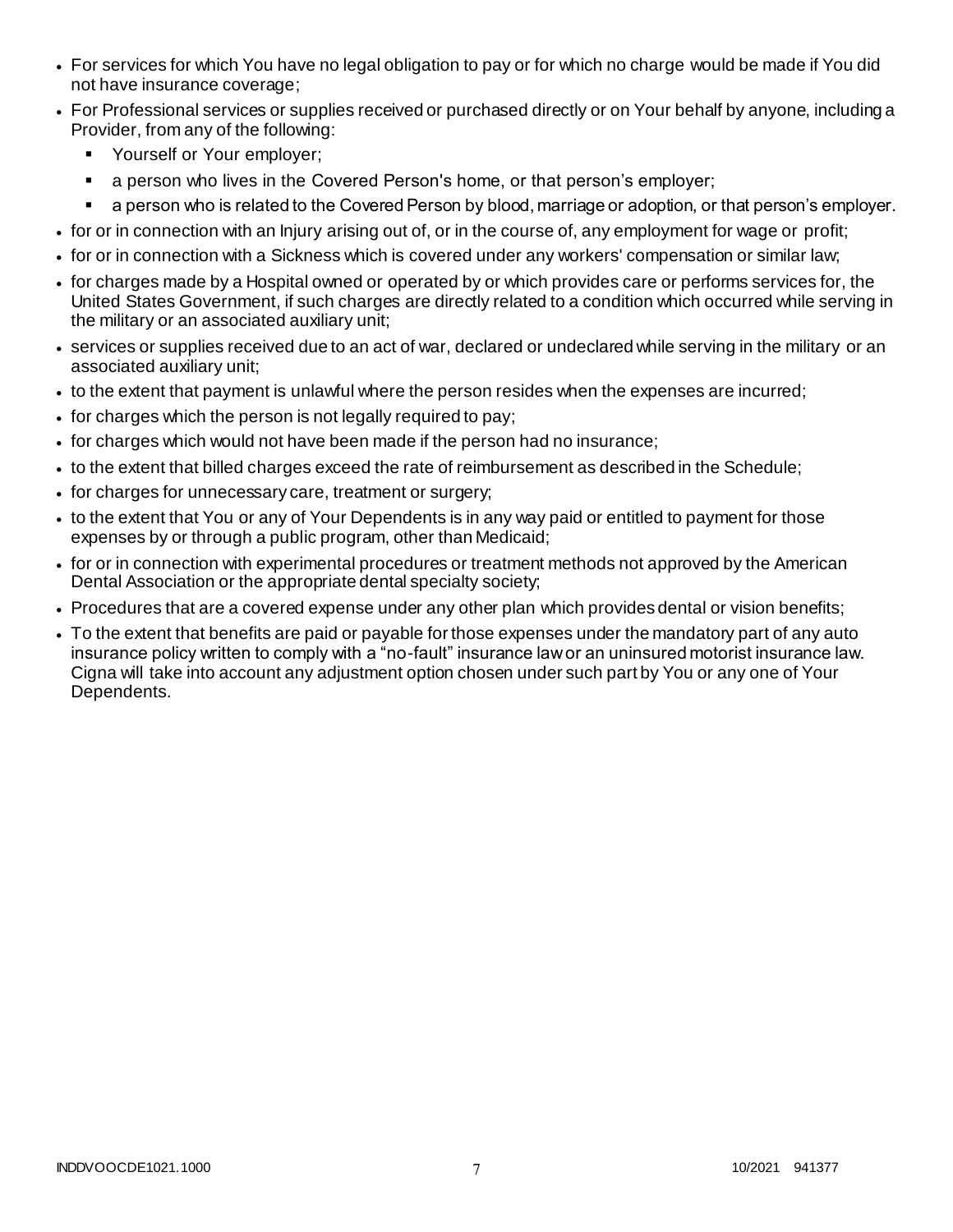### **G. Predetermination of Dental Benefits Program**

Predetermination of Benefits is a voluntary review of a Dentist's proposed treatment plan and expected charges. It is not preauthorization of service and is not required.

The treatment plan should include supporting pre-operative x-rays and other diagnostic materials as requested by Cigna's dental consultant. If there is a change in the treatment plan, a revised plan should be submitted.

Cigna will determine covered dental expenses for the proposed treatment plan. If there is no Predetermination of Benefits, Cigna will determine covered dental expenses when it receives a claim.

Review of proposed treatment is advised whenever extensive dental work is recommended when charges exceed **\$500**.

Predetermination of Benefits is not a guarantee of a set payment. Payment is based on the services that are actually delivered and the coverage in force at the time services are completed.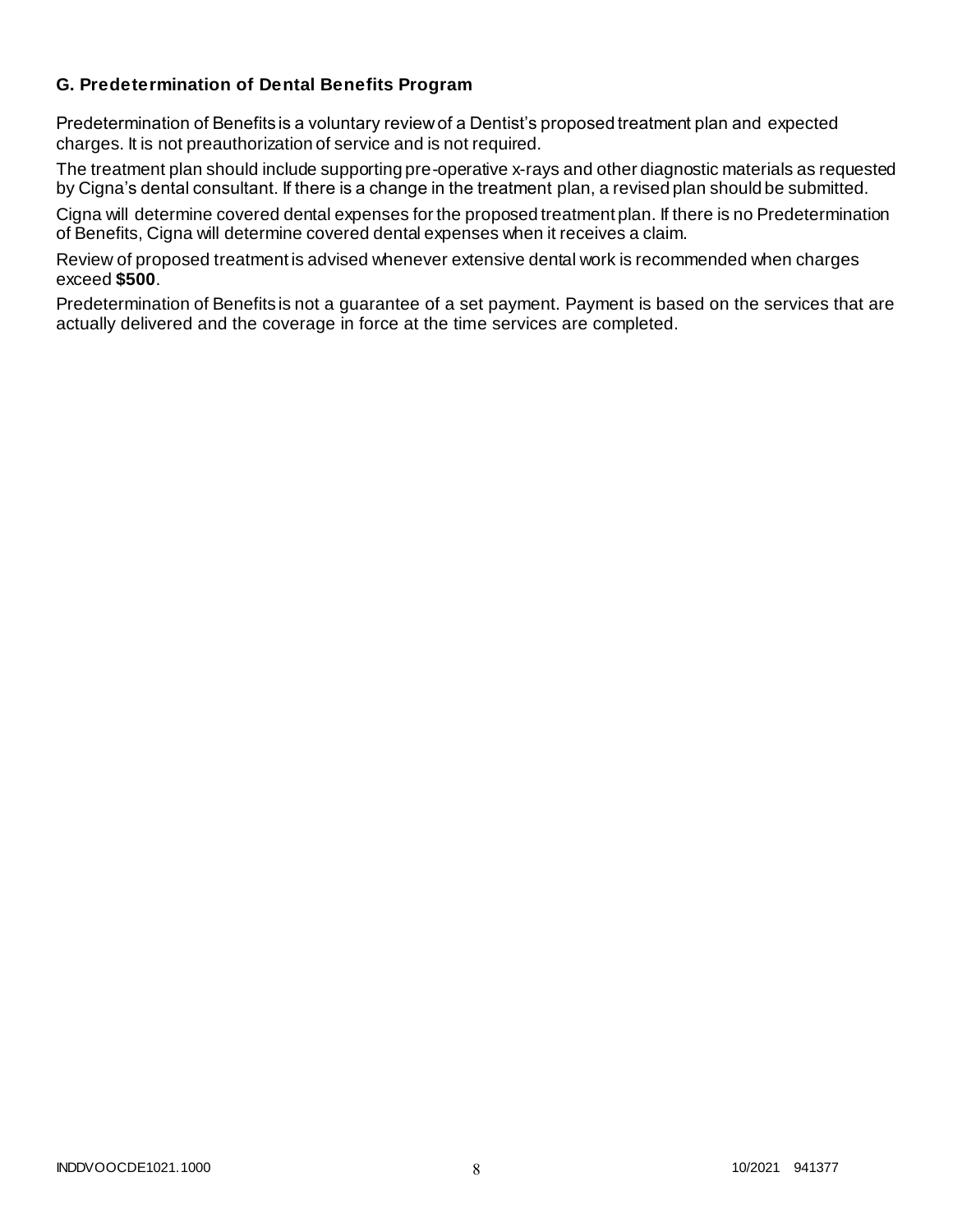### **H. General Provisions**

### **WHEN YOU HAVE A COMPLAINT OR AN APPEAL**

For the purposes of this section, any reference to "You," "Your" or "Yourself" also refers to a representative or Provider designated by You to act on Your behalf, unless otherwise noted.

We want You to be completely satisfied with the care You receive. That is why We have established a process for addressing Your concerns and solving Your problems.

#### **Start with Member Services**

We are here to listen and help. If You have a concern regarding a person, a service, the quality of care, or contractual benefits, You can call Our toll-free number and explain Your concern to one of Our Customer Service representatives. You can also express that concern in writing. Please call or write to Us at the following:

Customer Services Toll-Free Number or address on mycigna.com, explanation of benefits or claim form

We will do Our best to resolve the matter on Your initial contact. If We need more time to review or investigate Your concern, We will get back to You as soon as possible, but in any case within 30 days. If You are not satisfied with the results of a coverage decision, You can start the appeals procedure.

#### **Appeals Procedure**

Cigna has a two step appeals procedure for coverage decisions. To initiate an appeal, You must submit a request for an appeal in writing within 365 days of receipt of a denial notice. You should state the reason why You feel Your appeal should be approved and include any information supporting Your appea l. If You are unable or choose not to write, You may ask to register Your appeal by telephone. Call or write to Us at the toll-free number or address on Your Benefit Identification card, explanation of benefits or claim form.

#### **Level One Appeal**

Your appeal will be reviewed and the decision made by someone not involved in the initial decision. Appeals involving Medical Necessity or clinical appropriateness will be considered by a health care professional.

For level one appeals, We will respond in writing with a decision within 30 calendar days after We receive an appeal for a postservice coverage determination. If more time or information is needed to make the determination, We will notify You in writing to request an extension of up to 15 calendar days and to specify any additional information needed to complete the review.

If You are not satisfied with Our level-one appeal decision, You may request a level-two appeal.

#### **Level Two Appeal**

If You are dissatisfied with Our level one appeal decision, You may request a second review. To start a level two appeal, follow the same process required for a level one appeal.

Most requests for a second review will be conducted by the Appeals Committee, which consists of at least three people. Anyone involved in the prior decision may not vote on the Committee. For appeals involving Medical Necessity or clinical appropriateness, the Committee will consult with at least one Dentist reviewer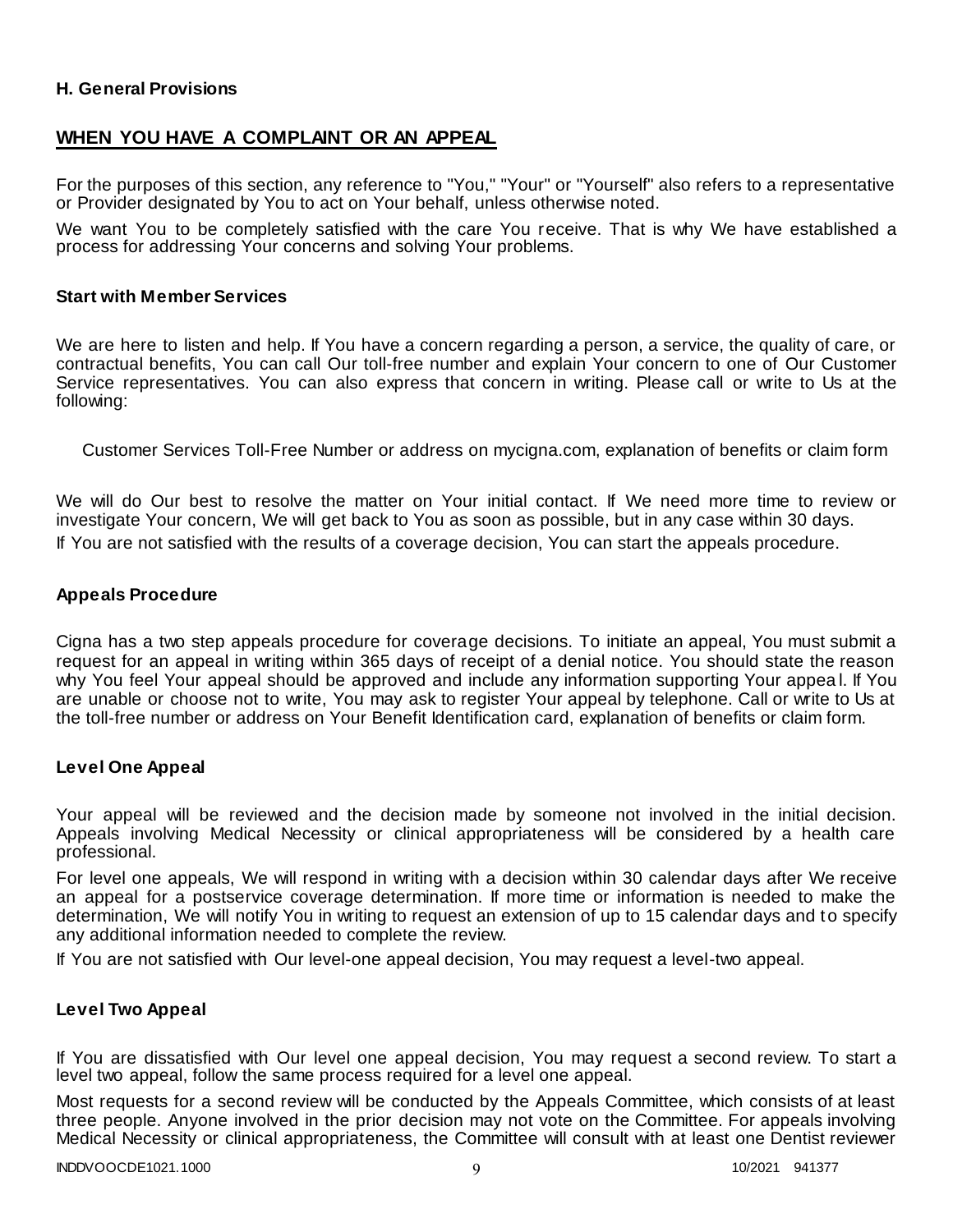in the same or similar specialty as the care under consideration, as determined by Cigna's Dentist reviewer. You may present Your situation to the Committee in person or by conference call.

For level two appeals We will acknowledge in writing that We have received Your request and schedule a Committee review. For postservice claims, the Committee review will be completed within 30 calendar days. If more time or information is needed to make the determination, We will notify You in writing to request an extension of up to 15 calendar days and to specify any additional information needed by t he Committee to complete the review. You will be notified in writing of the Committee's decision within five working days after the Committee meeting, and within the Committee review time frames above if the Committee does not approve the requested coverage.

#### **Notice of Benefit Determination on Appeal**

Every notice of an appeal decision will be provided in writing or electronically and, if an adverse determination, will include:

- (1) the specific reason or reasons for the denial decision;
- (2) reference to the specific Policy provisions on which the decision is based;
- (3) a statement that the claimant is entitled to receive, upon request and free of charge, reasonable access to and copies of all documents, records, and other Relevant Information as defined;
- (4) upon request and free of charge, a copy of any internal rule, guideline, protocol or other similar criterion that was relied upon in making the adverse determination regarding Your appeal, and an explanation of the scientific or clinical judgment for a determination that is based on a medical necessity, experimental treatment or other similar exclusion or limit.

#### **Relevant Information**

Relevant Information is any document, record, or other information which was relied upon in making the benefit determination; was submitted, considered, or generated in the course of making the benefit determination, without regard to whether such document, record, or other information was relied upon in making the benefit determination; demonstrates compliance with the administrative processes and safeguards required by federal law in making the benefit determination; or constitutes a statement of policy or guidance with respect to the plan concerning the denied treatment option or benefit or the claimant's diagnosis, without regard to whether such advice or statement was relied upon in making the benefit determination.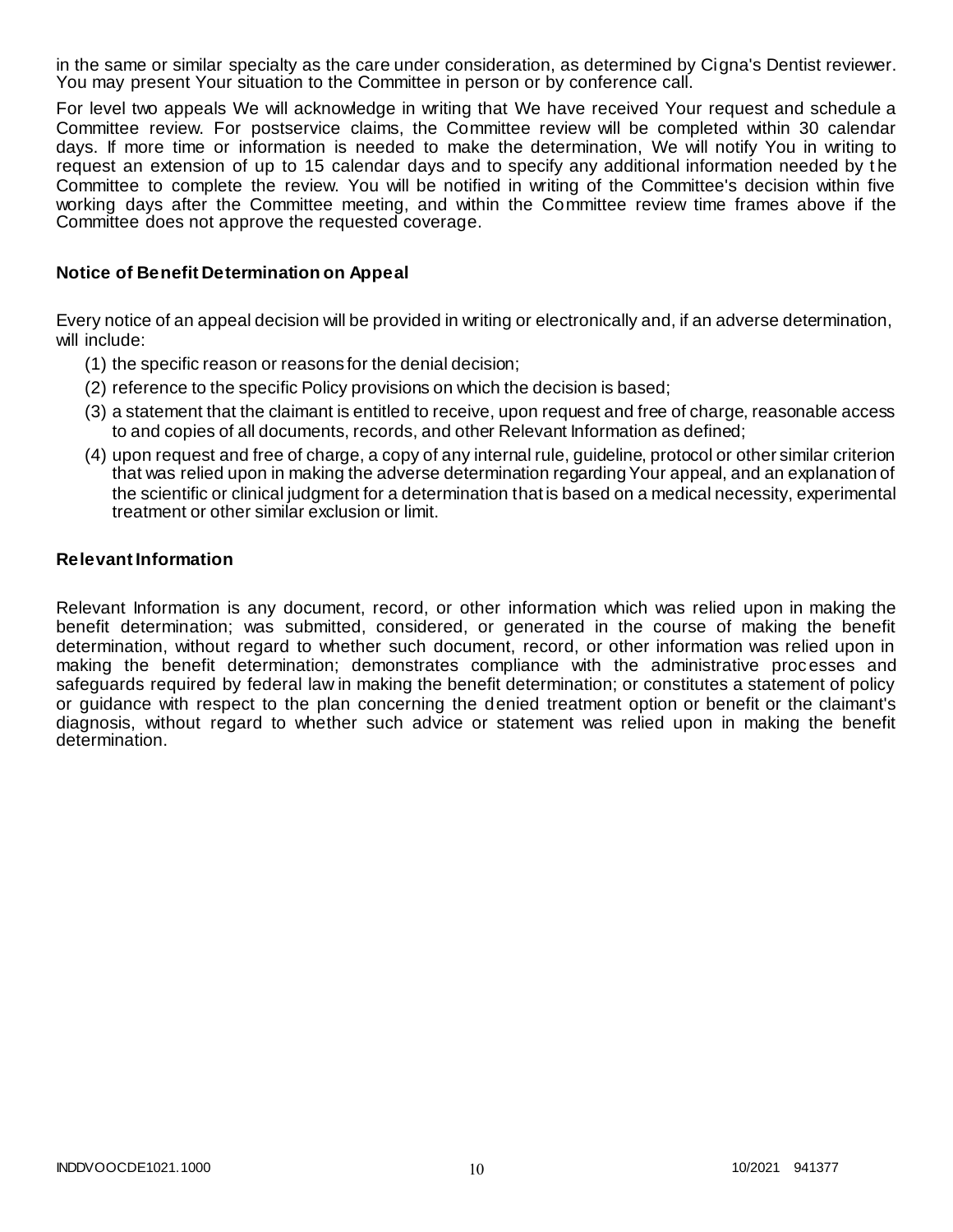# **I. Participating Dental Providers**

Cigna will provide a current list of Dentists currently participating with Cigna and their locations to each Covered Person upon request.

To verify if a Dentist is currently participating with Cigna and is accepting new Cigna Insureds, the Covered Person should visit Our website at mycigna.com.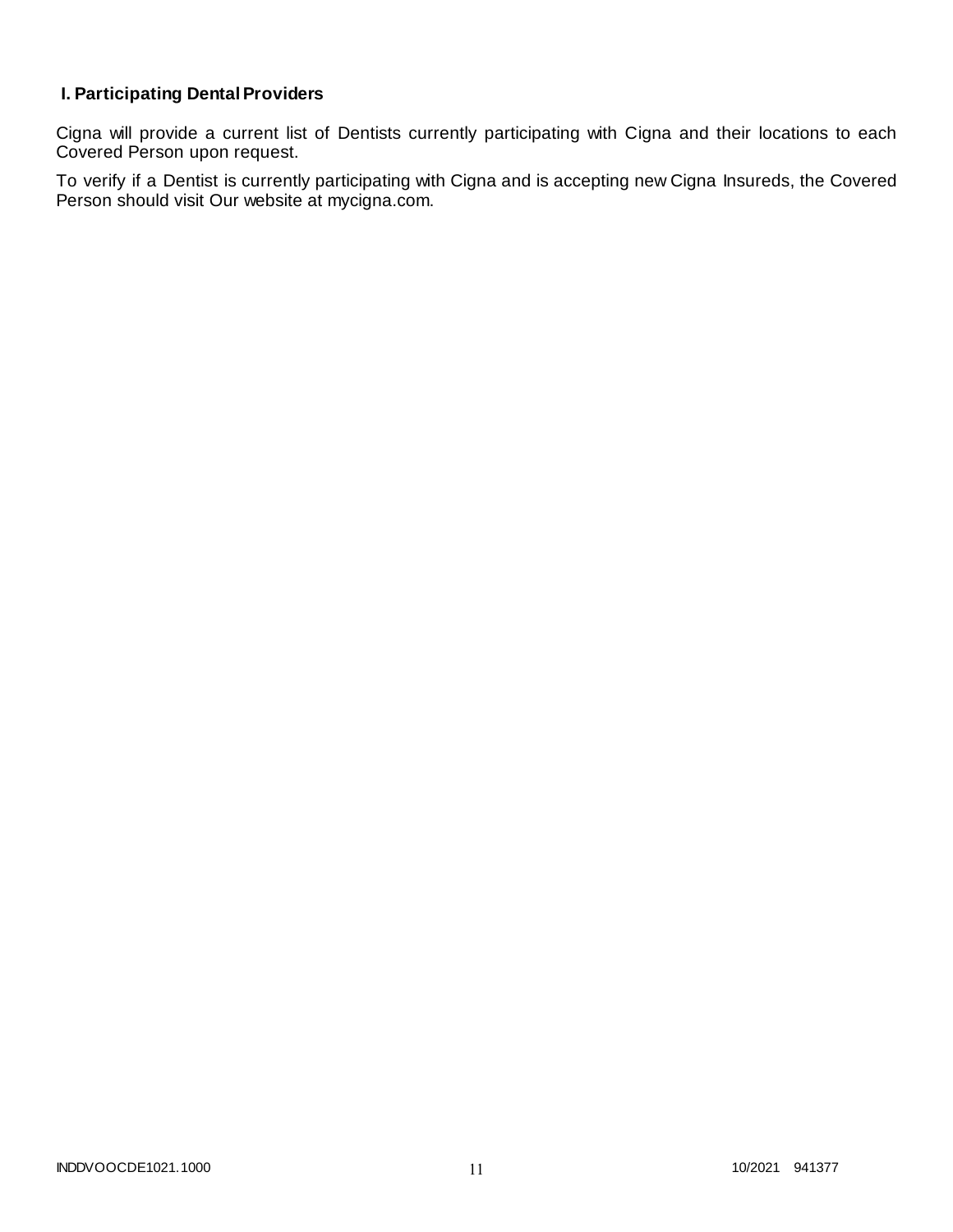### **J. Renewability, Eligibility, and Continuation**

1. The Policy will renew except for the specific events stated in the Policy. Cigna may change the premiums of the Policy with 60 days written notice to the Insured. However, Cigna will not refuse to renew or change the premium schedule for the Policy on an individual basis, but only for all Insureds in the same class and covered under the same Policy as You.

2. The individual plan is designed for residents of Delaware who are not enrolled under or covered by any other group or individual health coverage. You must notify Cigna of all changes that may affect any Covered Person's eligibility under the Policy.

3. You or Your Dependent(s) will become ineligible for coverage:

- When premiums are not paid according to the due dates and grace periods described in the premium section.
- With respect to Your Spouse, Domestic Partner, or partner to a Civil Union: when the Spouse is no longer married to the Insured or when the union is dissolved.
- With respect to You and Your Family Member(s): when You no longer meet the requirements listed in the Conditions of Eligibility section.
- The date the Policy terminates.
- When the Insured no longer lives in the Service Area.

4. If a Covered Person's eligibility under this Plan would terminate due to the Insured's death, divorce or if other Dependents would become ineligible due to age or no longer qualify as dependents for coverage under this Plan; except for the Insured's failure to pay premium, the Covered Person's insurance will be continued if the Covered Person exercising the continuation right notifies Cigna and pays the appropriate monthly premium within 60 days following the date this Policy would otherwise terminate.